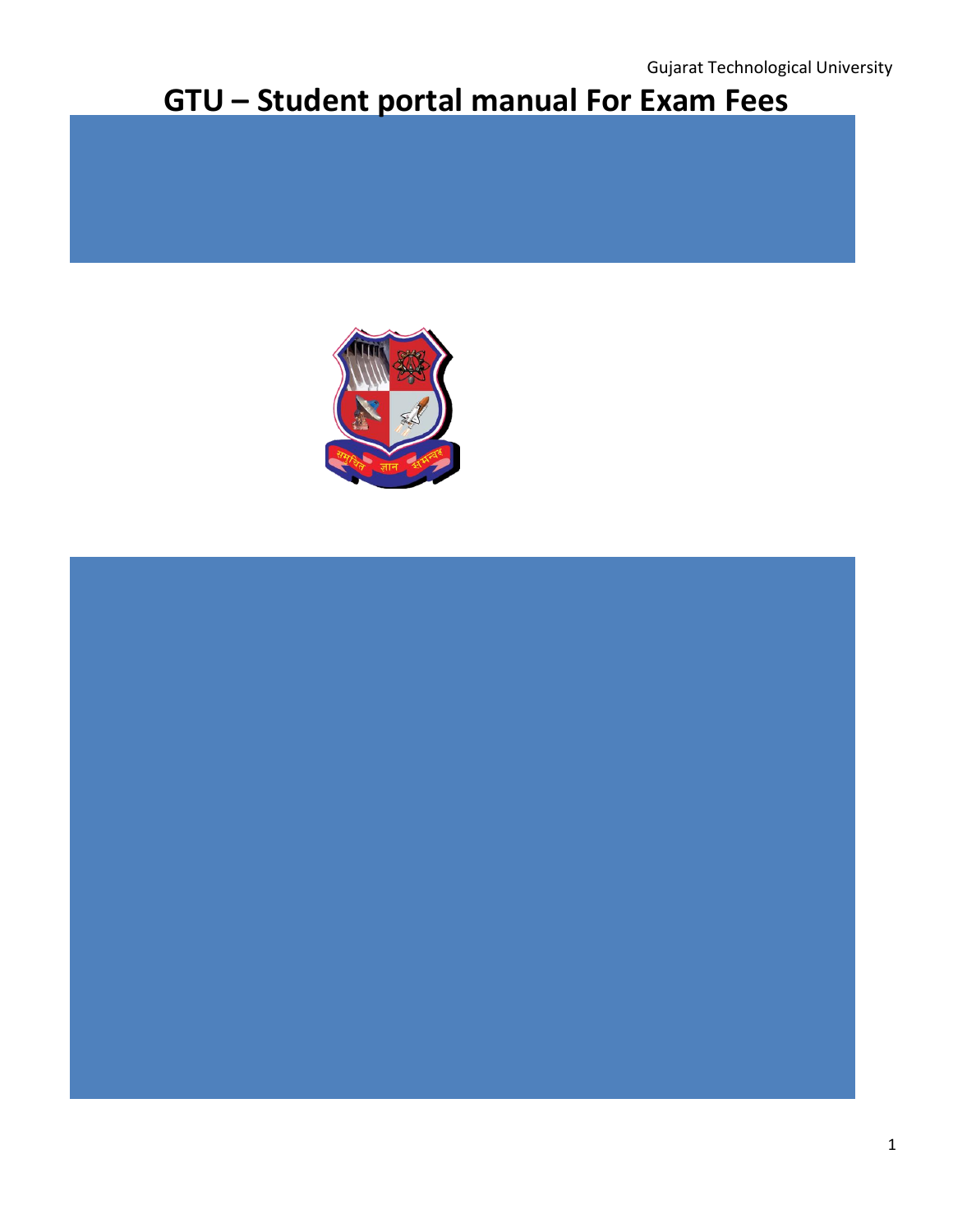#### **LOGIN SCREEN:**

Student can login **through link:** <https://gtu.iweb.online/Account/LoginMVC> with their respective Login credentials & click on sign in button.

| <b>CHINOLOGIC</b><br>$^{67}$ D <sub>1</sub> 20 <sup>2</sup><br><b>GUJARAT TECHNOLOGICAL UNIVERSITY</b> |  |
|--------------------------------------------------------------------------------------------------------|--|
| Login*                                                                                                 |  |
| 200420119001                                                                                           |  |
| Password*<br>                                                                                          |  |
|                                                                                                        |  |
| <b>SIGN IN</b>                                                                                         |  |
| <b>RESET PASSWORD</b>                                                                                  |  |
| <b>Student Offers</b>                                                                                  |  |
|                                                                                                        |  |
|                                                                                                        |  |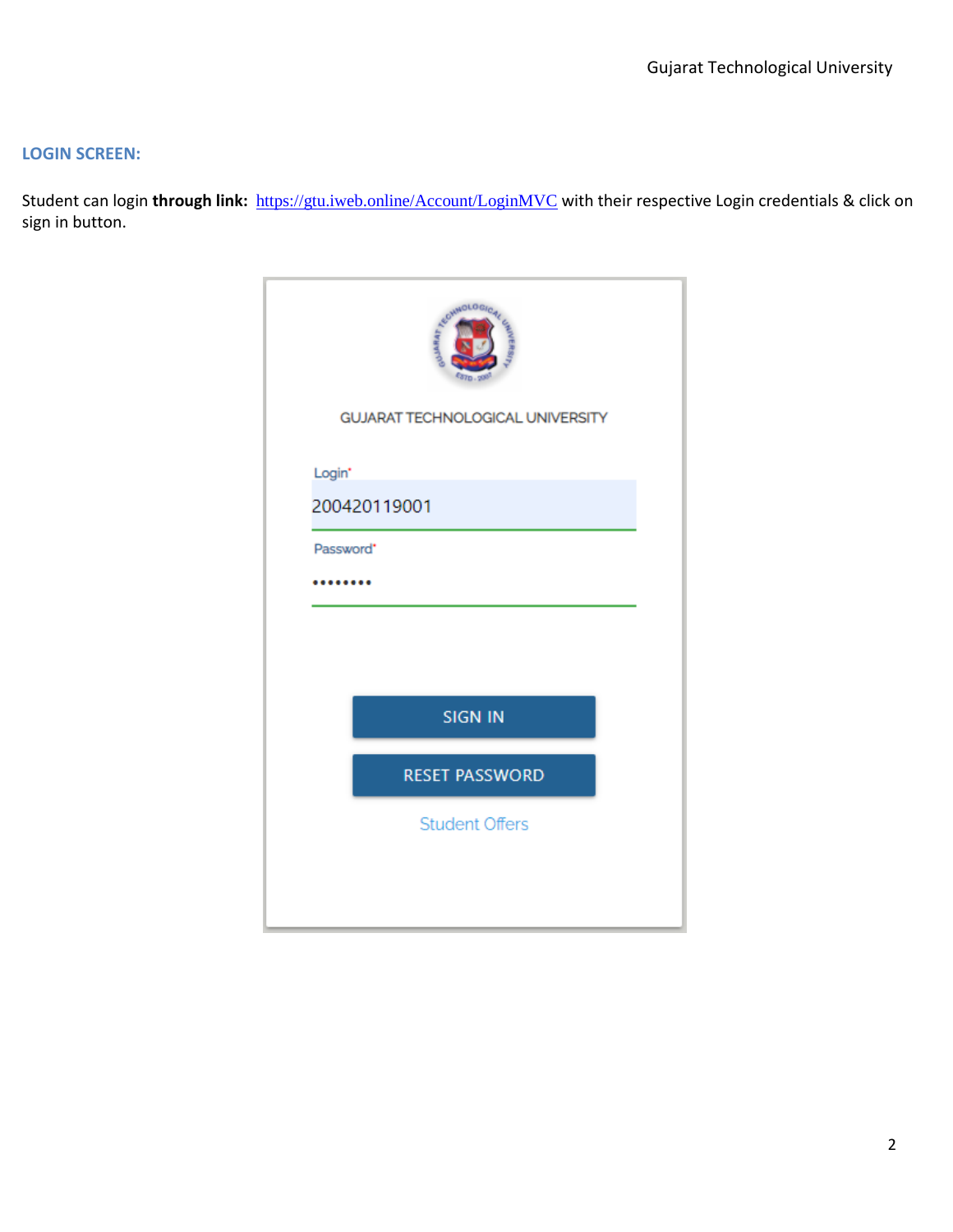#### **DASHBOARD:**

After clicking on **Sign In** button below screen will be displayed. Click on Exam menu > **Exam form & fees**

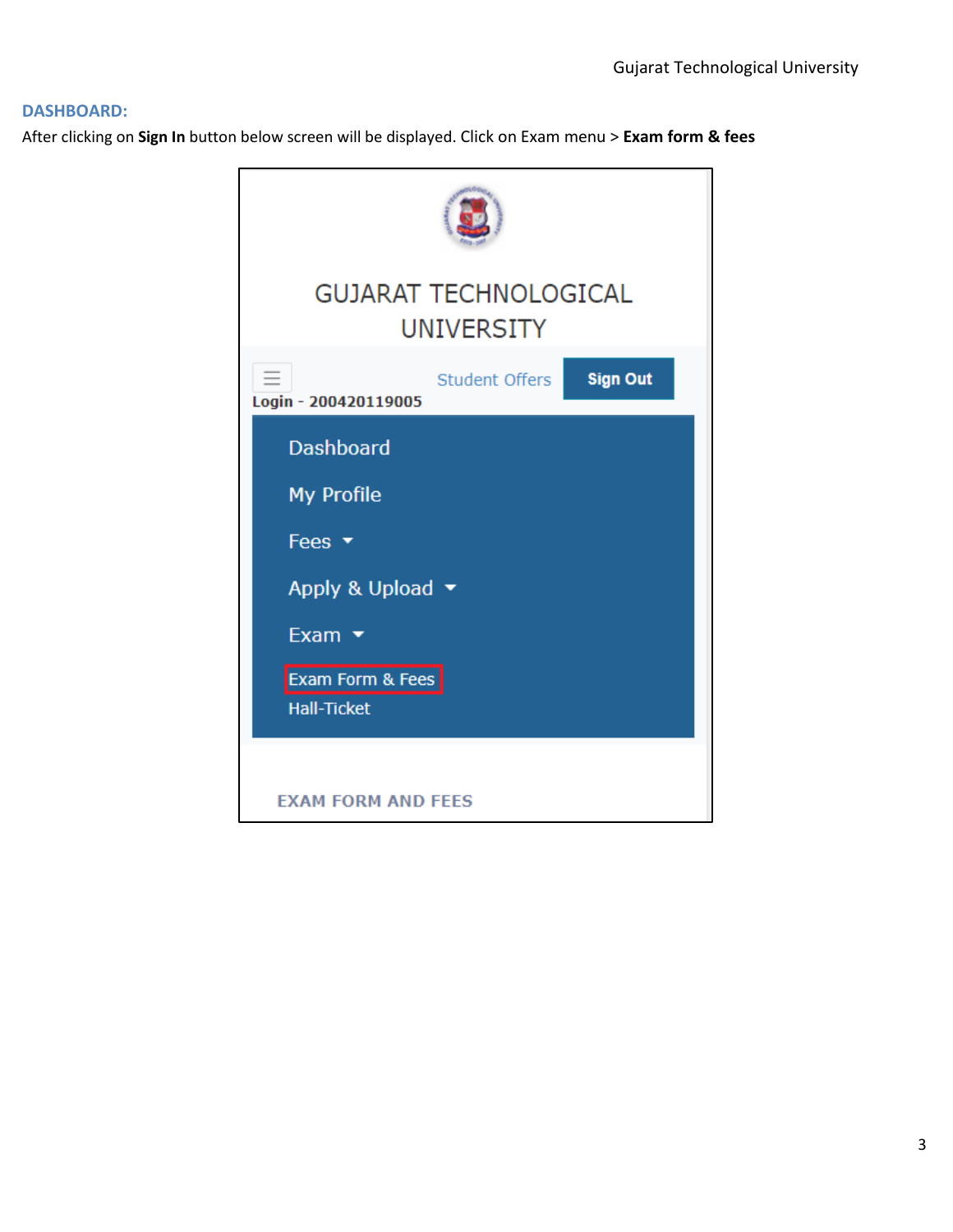After clicking on **Exam form & fees** button, all the subjects will get displayed. Student have to click on SAVE button. After click on SAVE button, full amount of Exam fees will be displayed.

Click on **pay online** button and the student will be redirected to the payment gateway for doing online payment where by student can select the mode of payment and process the payment for Exam fees.

|                                                         |                                      |                                                                                                                                                                                                                                                                                                                                                                     | Tu Hr :  | $\mathbf{0}$      |  |
|---------------------------------------------------------|--------------------------------------|---------------------------------------------------------------------------------------------------------------------------------------------------------------------------------------------------------------------------------------------------------------------------------------------------------------------------------------------------------------------|----------|-------------------|--|
|                                                         |                                      |                                                                                                                                                                                                                                                                                                                                                                     | ÷        | 4                 |  |
| <b>GUJARAT TECHNOLOGICAL UNIVERSITY</b>                 |                                      |                                                                                                                                                                                                                                                                                                                                                                     |          |                   |  |
| $\equiv$                                                | Student Offers                       | <b>Total Credit</b><br>$\overline{\mathcal{G}}$<br>Select:<br><b>Sign Out</b><br>Code:<br>3110007<br>Category: Mandatory Course<br>Subject:<br><b>Environmental Sciences</b><br>Th Hr:<br>$\overline{2}$<br>Pr Hr:<br>$\overline{0}$<br>Tu Hr:<br>$\overline{2}$<br><b>Total Credit</b><br>$\overline{0}$<br>ł.<br>SARVAJANIK COLLEGE OF ENGINEERING<br><b>Save</b> |          |                   |  |
| Login - 200420119005                                    |                                      |                                                                                                                                                                                                                                                                                                                                                                     |          |                   |  |
| Your Photo is not                                       |                                      |                                                                                                                                                                                                                                                                                                                                                                     |          |                   |  |
| uploaded<br><b>MEHUL SANJAY ALMAULA</b><br>200420119005 |                                      |                                                                                                                                                                                                                                                                                                                                                                     |          |                   |  |
|                                                         |                                      |                                                                                                                                                                                                                                                                                                                                                                     |          |                   |  |
|                                                         |                                      |                                                                                                                                                                                                                                                                                                                                                                     |          |                   |  |
|                                                         |                                      |                                                                                                                                                                                                                                                                                                                                                                     |          |                   |  |
|                                                         |                                      |                                                                                                                                                                                                                                                                                                                                                                     |          |                   |  |
|                                                         | Program: BE (MECHANICAL ENGINEERING) |                                                                                                                                                                                                                                                                                                                                                                     |          |                   |  |
| College:                                                | & TECHNOLOGY, SURAT                  |                                                                                                                                                                                                                                                                                                                                                                     |          |                   |  |
| Merit:                                                  | 14475                                |                                                                                                                                                                                                                                                                                                                                                                     | ₹<br>850 | <b>Pay Online</b> |  |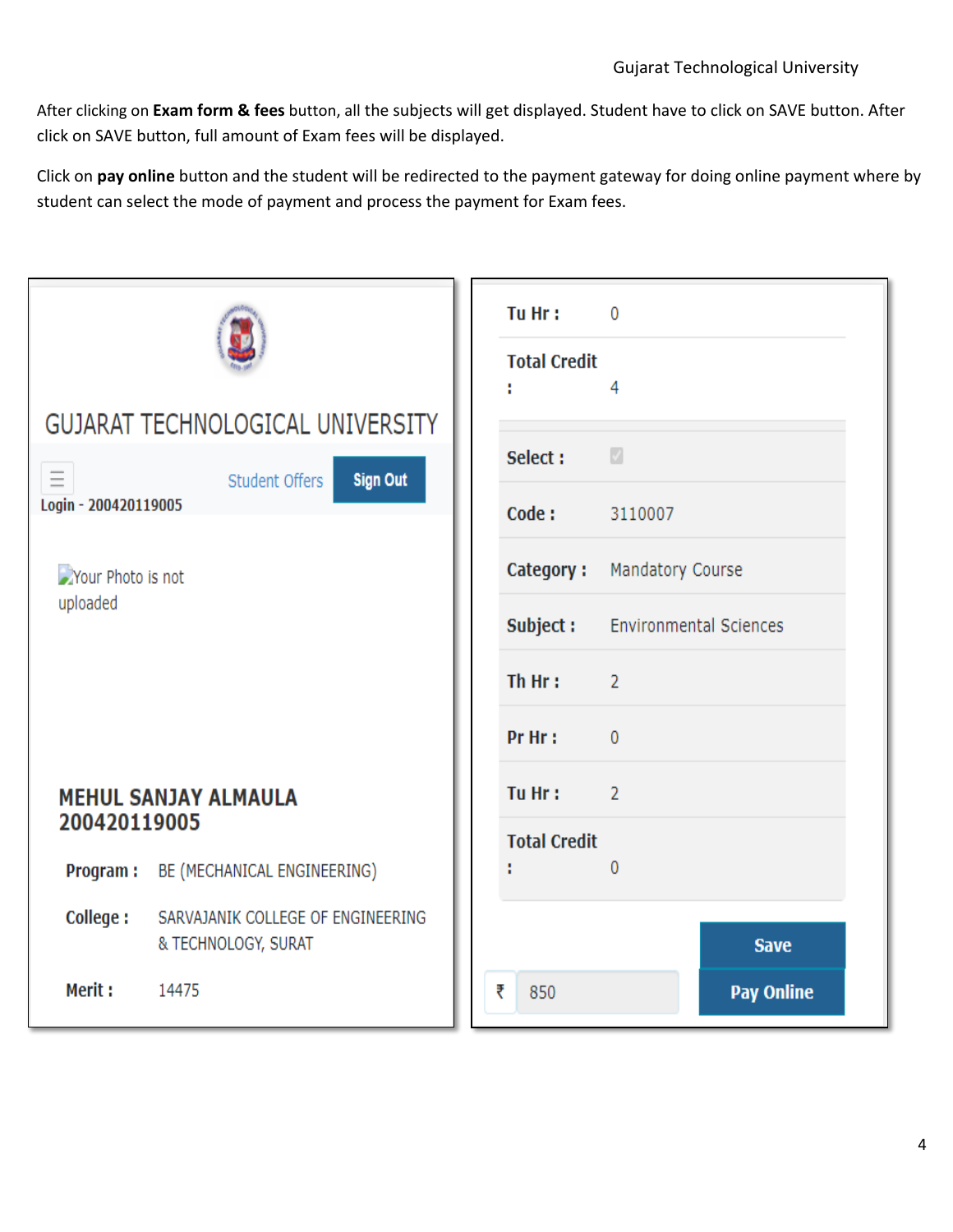After clicking on **Pay Online** button below screen will be displayed.



Student can see their payments details in read only mode i.e Receipt no. , payment date, enrollment no., payment mode, transaction no. etc.

15. Click on Print Receipt button to generate Receipt.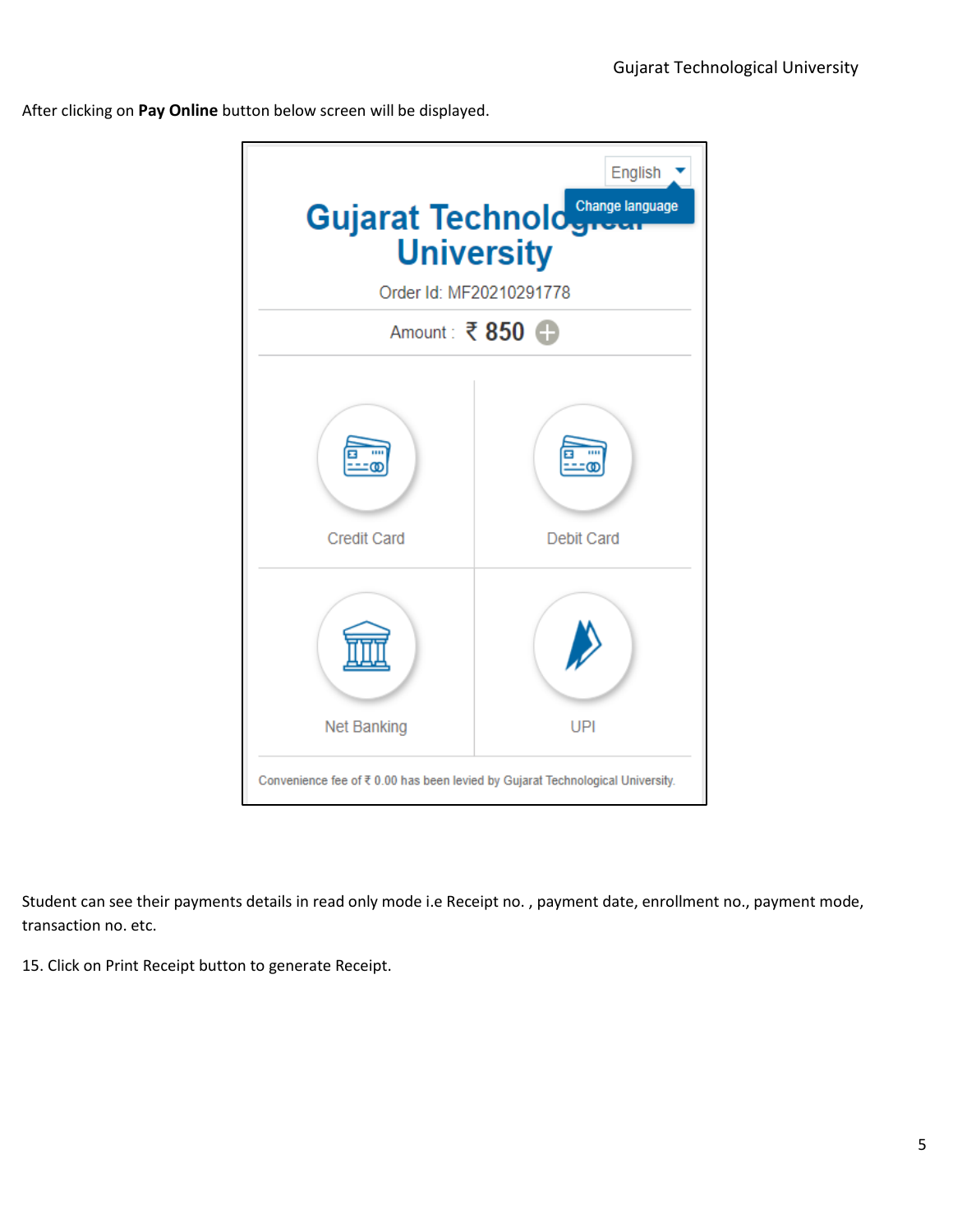**Scenario1:-**If any student was semester detained by the institute.So, student can't pay the fees as the student is not eligible for exam. A message is shown to the student to indicate the same.

| <b>GUJARAT TECHNOLOGICAL UNIVERSITY</b>                   |  |  |  |  |
|-----------------------------------------------------------|--|--|--|--|
| <b>Sign Out</b><br>Student Offers<br>Login - 200420119001 |  |  |  |  |
| <b>EXAM FORM AND FEES</b>                                 |  |  |  |  |
| Acad. Yr.:                                                |  |  |  |  |
| 2020-21                                                   |  |  |  |  |
| <b>Program:</b>                                           |  |  |  |  |
| BE (MECHANICAL ENGINEERING)                               |  |  |  |  |
| <b>Fnroll, No.:</b>                                       |  |  |  |  |
| 200420119001                                              |  |  |  |  |
| Sem.:                                                     |  |  |  |  |
| Semester I                                                |  |  |  |  |
| <b>YOU ARE DETAINED</b><br><b>THROUGHOUT THE SEMESTER</b> |  |  |  |  |

**Scenario2:-**If any student was subject detain in some subjects by the institute.So, the subject which is detained will get displayed in the separated grid/table. The detained subjects fees will not be considered and student will not be eligible to pay exam fees for the subjects he/she is detained.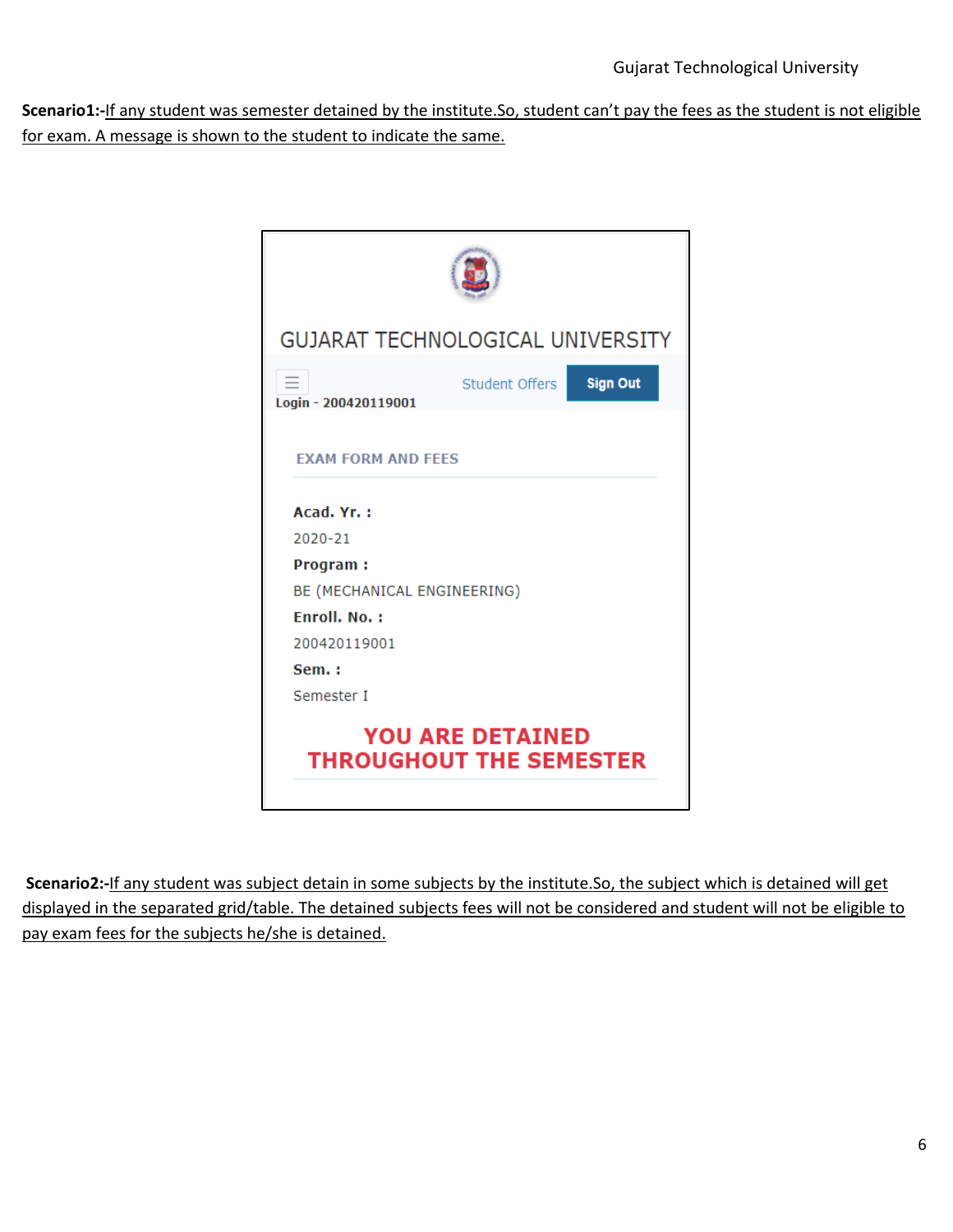| <b>GUJARAT TECHNOLOGICAL</b><br><b>UNIVERSITY</b>         |  |  |  |  |  |
|-----------------------------------------------------------|--|--|--|--|--|
| <b>Sign Out</b><br>Student Offers<br>Login - 200420119004 |  |  |  |  |  |
| <b>EXAM FORM AND FEES</b>                                 |  |  |  |  |  |
| Acad. Yr.:                                                |  |  |  |  |  |
| 2020-21                                                   |  |  |  |  |  |
| <b>Program:</b>                                           |  |  |  |  |  |
| BE (MECHANICAL ENGINEERING)                               |  |  |  |  |  |
| Enroll, No.:                                              |  |  |  |  |  |
| 200420119004                                              |  |  |  |  |  |
| Sem.:                                                     |  |  |  |  |  |
| Semester I                                                |  |  |  |  |  |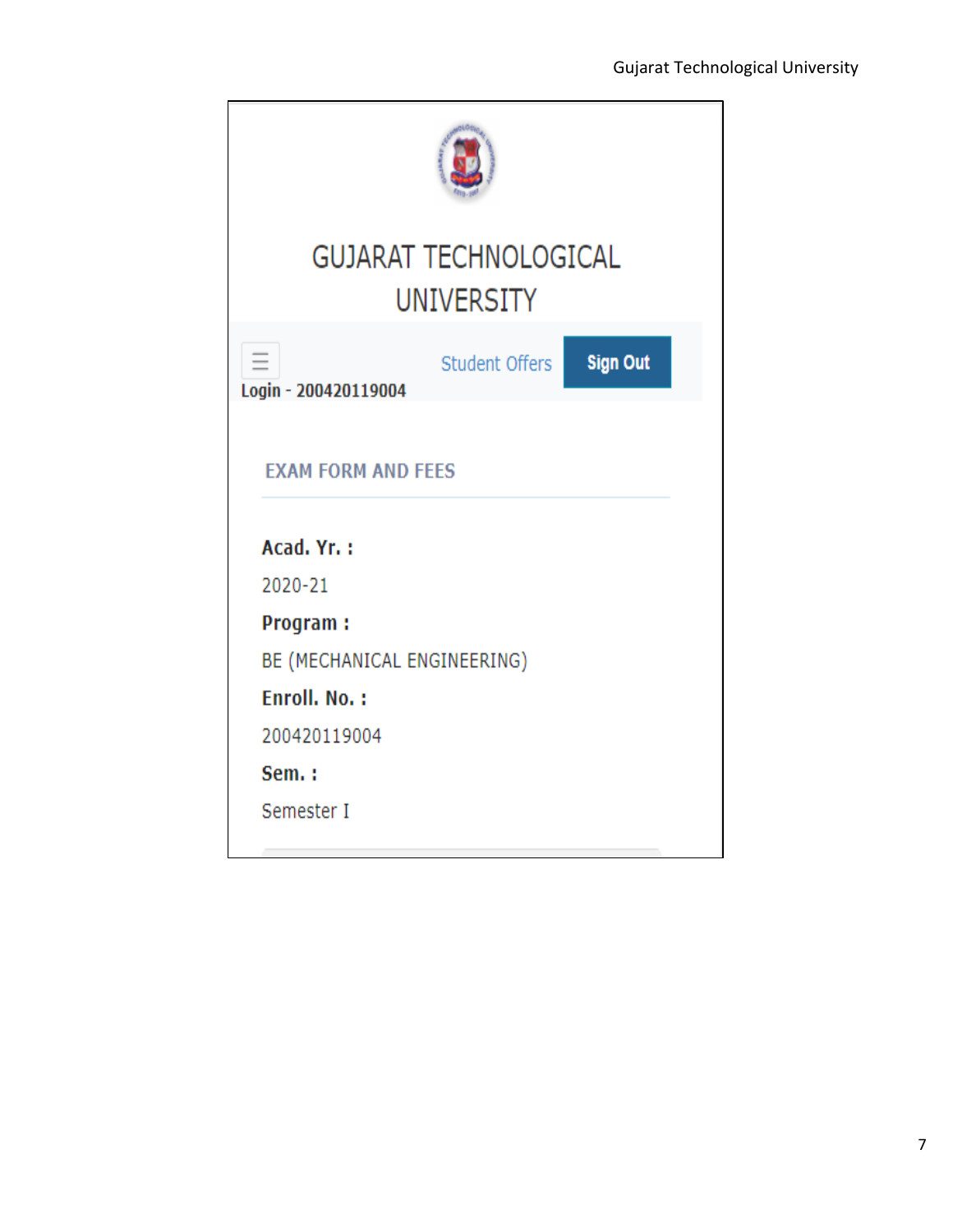| Select:                  |                                        |  |  |  |  |
|--------------------------|----------------------------------------|--|--|--|--|
| Code: 3110007            |                                        |  |  |  |  |
|                          | Category: Mandatory Course             |  |  |  |  |
|                          | <b>Subject:</b> Environmental Sciences |  |  |  |  |
| Th Hr:                   | $\sim$ 2                               |  |  |  |  |
| Pr Hr:                   | 0                                      |  |  |  |  |
| Tu Hr:                   | $\overline{2}$                         |  |  |  |  |
| <b>Total Credit</b><br>H | 0                                      |  |  |  |  |
| <b>SUBJECT DETENTION</b> |                                        |  |  |  |  |
|                          |                                        |  |  |  |  |
| Code: 3110014            |                                        |  |  |  |  |
|                          | Subject: Mathematics - I               |  |  |  |  |
| ₹<br>725                 | <b>Pay Online</b>                      |  |  |  |  |

### **Note:**

**1. If the last date to fill the exam form and to pay the exam fee is over, automatically the Pay Online button will get disable and student will not be able to pay fees.**

**2. For any query regarding exam form contact your parent institute only.**